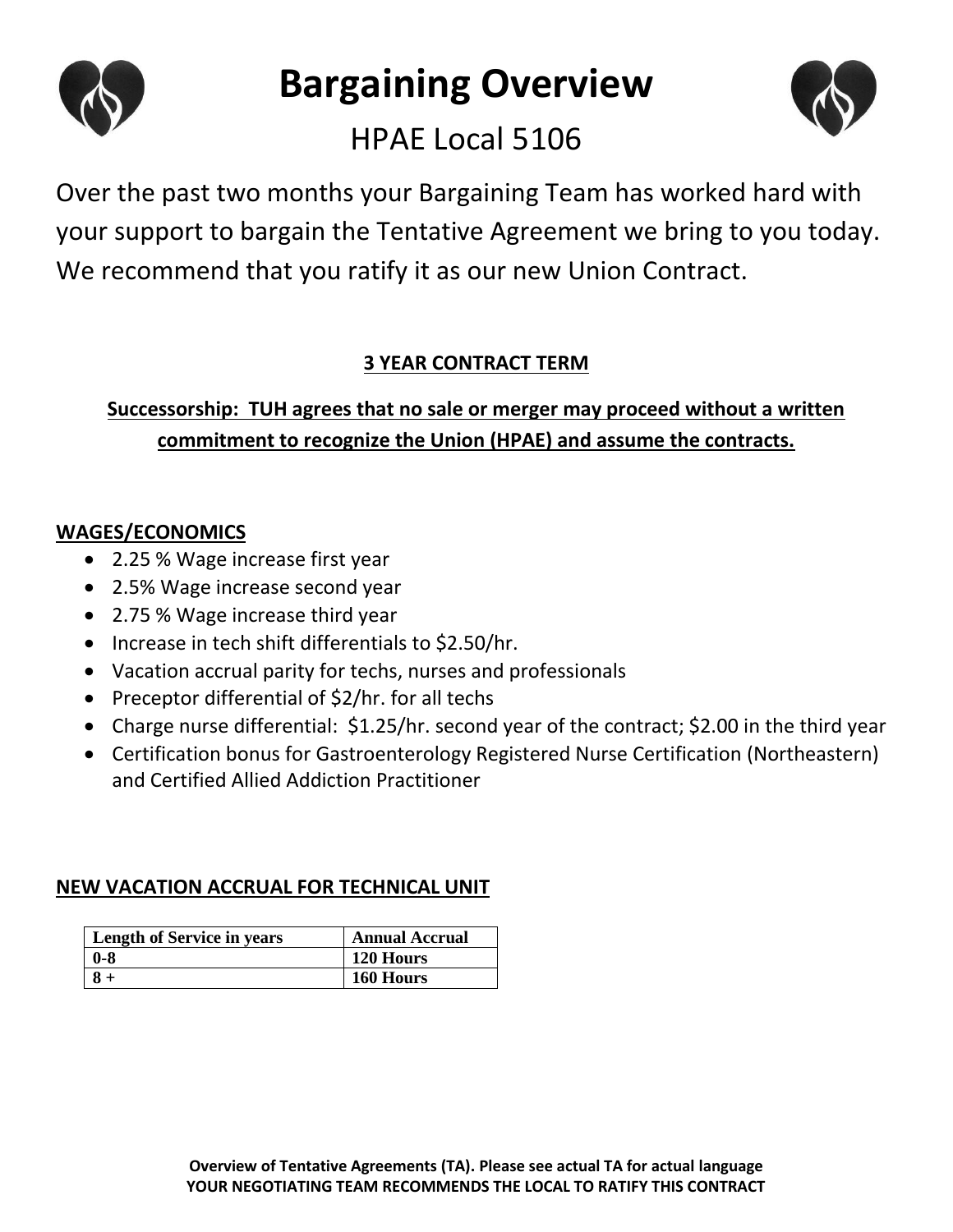#### **Contract Language Improvements**

| <b>Article</b>          | <b>Name</b>                                                      | <b>Description</b>                                                                                                                                                                                                                                                          |
|-------------------------|------------------------------------------------------------------|-----------------------------------------------------------------------------------------------------------------------------------------------------------------------------------------------------------------------------------------------------------------------------|
| 1                       | Recognition                                                      | Pool social workers and BHTs will be members of<br>the bargaining unit after working 30days in a six<br>month period                                                                                                                                                        |
| $\overline{\mathbf{z}}$ | <b>Non discrimination</b>                                        | Handicapped changed to disabled person                                                                                                                                                                                                                                      |
| 9                       | <b>Seniority</b>                                                 | Lay off rights increased from two to three weeks<br>notice<br>Social Work and Behavioral Health Therapy added<br>to department list layoff language                                                                                                                         |
| 10                      | <b>Promotion and</b><br>transfer                                 | 120 day evaluation period decreased to 90 days                                                                                                                                                                                                                              |
| 11                      | <b>Wages, shift</b><br><b>Differential and</b><br>On-call pay    | Episcopal educators will develop a charge nurse<br>orientation program for Episcopal charge nurses.<br>Charge diff increased in 2 <sup>nd</sup> and 3 <sup>rd</sup> year of contract                                                                                        |
| 12                      | <b>Hours of work</b>                                             | Employees working more than 80 weekend shifts in<br>two preceding years will have preferential<br>consideration for weekend time off.<br>Par time employees in technical units who have<br>expressed interest will be assigned additional hours<br>up to 40 hours in a week |
| 13                      | <b>Overtime</b>                                                  | Report on distribution of ER overtime will be<br>provided to Union two weeks after the start of the<br>schedule.                                                                                                                                                            |
| 14                      | <b>Vacation, Personal</b><br><b>Days and Holidays</b>            | Appendix C: bi-weekly accrual based on status;<br>maximum vacation accruals                                                                                                                                                                                                 |
| 17                      | <b>Funeral Leave</b>                                             | Increased from one day to four days for a grandchild                                                                                                                                                                                                                        |
| 20                      | Continuing<br><b>Education and</b><br><b>Training</b>            | Preceptor training and \$2/hr preceptor differential<br>for members of technical unit                                                                                                                                                                                       |
| 21                      | <b>Health and safety</b><br><b>Violence</b><br><b>Prevention</b> | Joint Health and Safety/Violence Prevention<br>Committee with representatives from both BUs will<br>meet within sixty days and monthly thereafter                                                                                                                           |
| 23                      | <b>Grievance and</b><br><b>Arbitration</b>                       | The Hospital will grant an additional 30 day<br>extension to file for arbitration if requested.                                                                                                                                                                             |